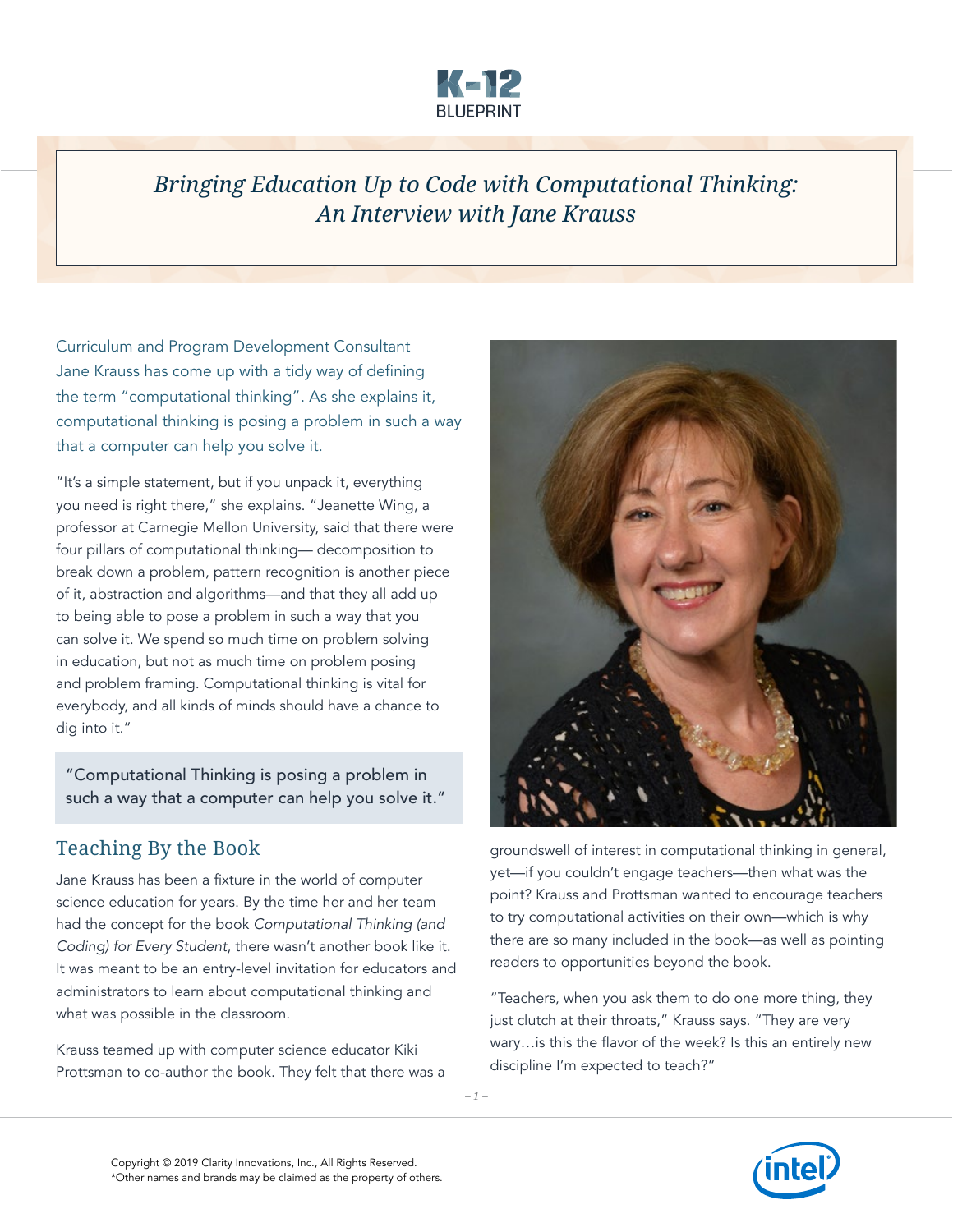# Rising to the Challenge

One hurdle to professional learning is when a teacher doesn't feel confident even introducing a new concept to his or her students. Computational thinking, however, provides an opportunity for teachers to learn alongside their students. Block-based programming languages are another great entry point. MIT's Scratch, for one, is a visual programming tool that allows students to design games, model ideas, and conduct simulations. Educators can also take advantage of students who are already taking computer science in high school (and even middle school) and have them serve as a resource.

"Coding is the easiest way to get into computational thinking," Krauss says. "When a piece of code breaks, you have to figure out where you went wrong. The process helps students to persist and take feedback.



Every kind of industry that a student will go into as a contributing participant in our society—every sector of our economy—is underpinned by technology now. And if students understand the underpinning of computing through coding, they will get better results when problem solving, as opposed to someone who is simply 'receiving' computer science."

#### Process Makes Perfect

Mathematician Seymour Papert—often considered the father of computer science education—viewed the computer as something to think and create with: a tool to produce something that's never been produced in the world before. With this in mind, Krauss considers computational thinking as another medium of expression and impact.

"If computational thinking concepts become a playground where students are able to drive their own interests to where they want them to go, they will be more successful," she says. "The computer should be something to think with and to express yourself with. If used this way, a computer becomes as fundamental as crayons and modeling clay. And everybody should have the opportunity to do that. It truly levels the playing field."

#### Finding Your Voice through Computing

Having worked at the National Center for Women in Information Technology, Krauss is committed to bringing traditionally underrepresented groups into computing. One initiative she sees as being particularly successful in broadening the reach of computational thinking is the Exploring Computer Science curriculum, developed using the research of Dr. Joanna Goode. The curriculum was implemented in the Los Angeles Unified School District with the intent of providing powerful computational thinking strategies in the district's most disadvantaged schools.

*– 2 –*